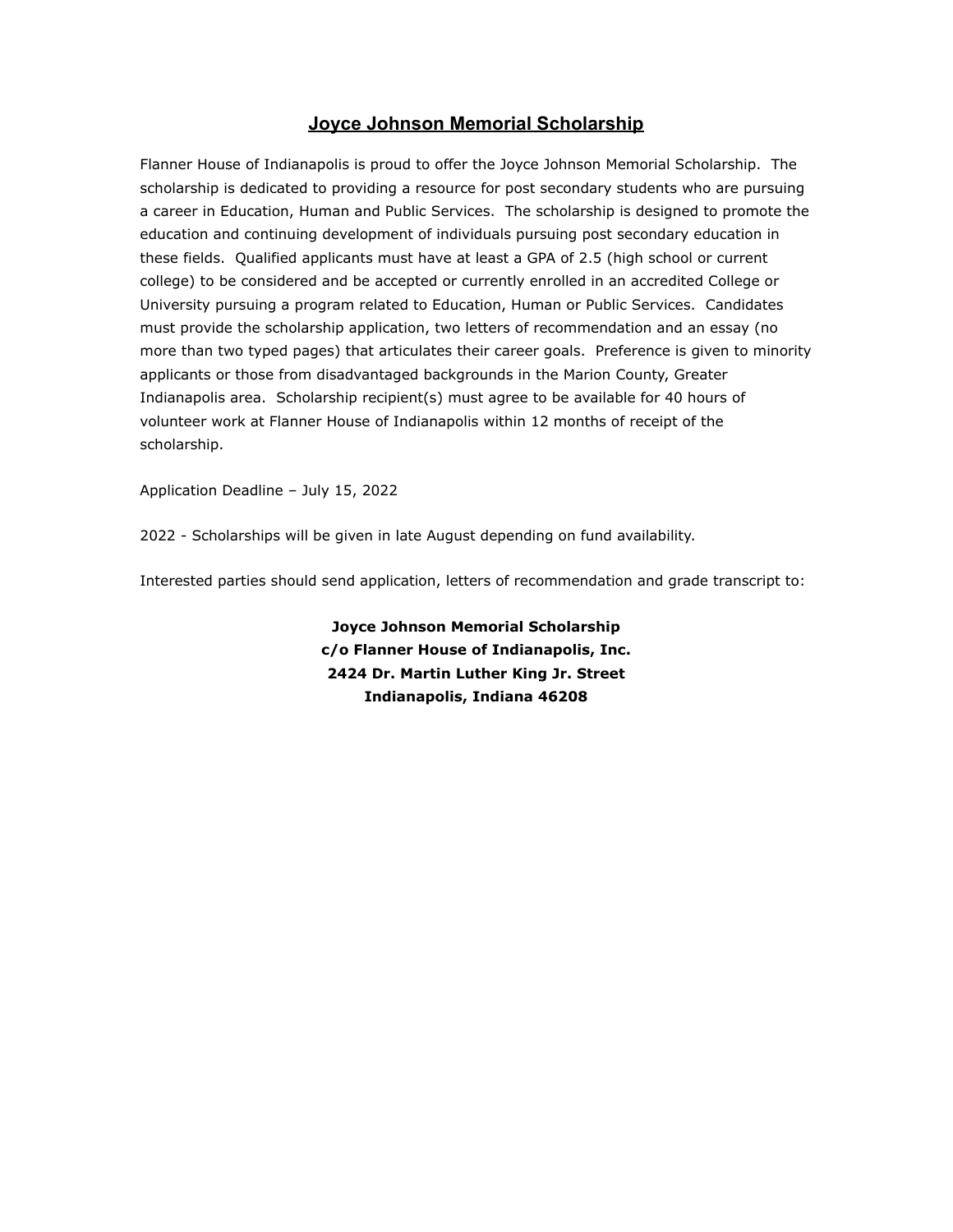About Osma D. Spurlock

Osma Spurlock was a civil rights and community activist who held several high-profile positions in the city of Indianapolis. In the 1950's she worked as a Flanner House administrator under the renowned Cleo Blackburn, then agency Executive Director, who established the first "sweat equity" housing program in the city allowing many low income individuals the opportunity to own their own home.

Osma Spurlock's public life expanded in the 1960s, when the state of Indiana created its Civil Rights Commission, and she was one of the first members. In a four-decade volunteer career, she also worked with the Indianapolis Urban League, the YMCA and United Way of Central Indiana. In the 1990s, Spurlock was vice president of the Indianapolis chapter of the NAACP.

## **Osma D. Spurlock Memorial Scholarship Application**

| Name (Please type or print):                                                               |                            |                                                                                                                                                                                                                                |
|--------------------------------------------------------------------------------------------|----------------------------|--------------------------------------------------------------------------------------------------------------------------------------------------------------------------------------------------------------------------------|
| Address:                                                                                   | City/State/Zip:            |                                                                                                                                                                                                                                |
| College address:                                                                           |                            |                                                                                                                                                                                                                                |
| Permanent address (if different):                                                          |                            |                                                                                                                                                                                                                                |
| High school attended:                                                                      | Graduate? (circle one) yes | no                                                                                                                                                                                                                             |
| High school location (city/state):                                                         |                            |                                                                                                                                                                                                                                |
| High school grade point average (if recent high school graduate):                          |                            |                                                                                                                                                                                                                                |
| Schools attended since leaving high school:                                                |                            |                                                                                                                                                                                                                                |
|                                                                                            |                            | to                                                                                                                                                                                                                             |
| Name of School                                                                             | Location(city/state)       | <b>Enrollment dates</b>                                                                                                                                                                                                        |
|                                                                                            |                            | to the control of the control of the control of the control of the control of the control of the control of the control of the control of the control of the control of the control of the control of the control of the contr |
| Name of School                                                                             | Location(city/state)       | Enrollment dates                                                                                                                                                                                                               |
| Are you currently enrolled in and accredited College or University? (circle one) yes<br>no |                            |                                                                                                                                                                                                                                |
| Current College Grade Point Average (an official transcript must be attached):             |                            |                                                                                                                                                                                                                                |